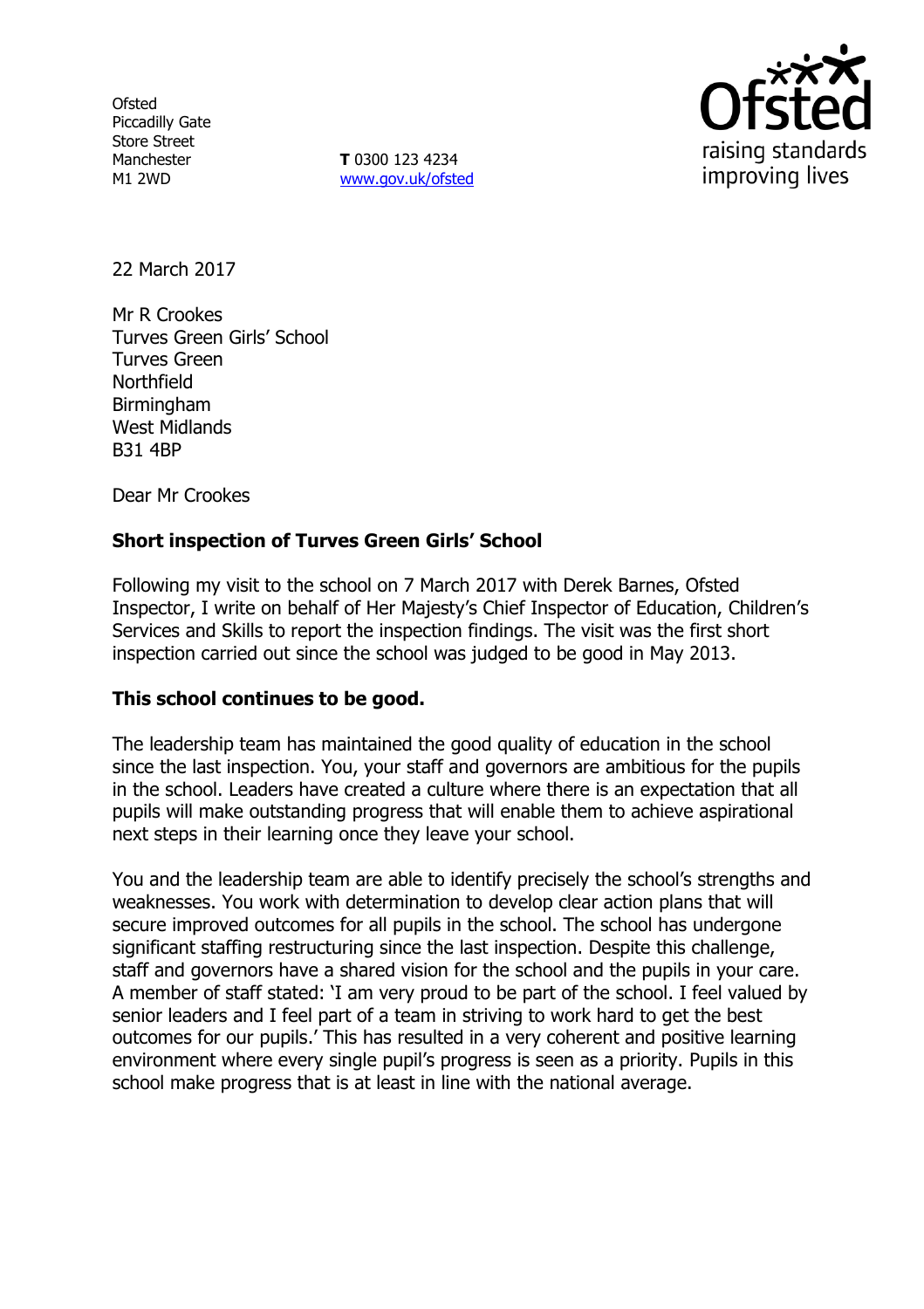

At the last inspection, leaders were asked to raise achievement across all subjects by increasing parental engagement through a family learning programme. You and the leadership team have prioritised this and appointed staff who liaise with parents with a particular focus on literacy and numeracy development within the family. This has resulted in parents and carers having the necessary skills to support their children at home. You have also developed the family support programme so that parents who may have been reluctant to come into school now do so on a more regular basis.

Following the last inspection, you have rigorously evaluated the quality of teaching within the school. Professional development has prioritised sharing good practice and you are able to pinpoint where improvements have been seen, such as with modern foreign languages. This was supported by inspector's evidence during this inspection. However, there are still inconsistencies in the quality of teaching within the school, and the drive to improve this needs to continue to be a priority.

Leaders ensure that teachers have the knowledge and skills to be able to evaluate their own teaching and to judge accurately the progress of pupils in their classes. By doing this, teachers are now able to think creatively. They understand the barriers that may be preventing learning and identify strategies that will assist the individual pupil. There is, however, still some inconsistency as to how well this is applied in a lesson. In the best lessons, pupils are supported as well as challenged. In other lessons, while teachers provide good support, they do not provide enough challenge for pupils to learn at a greater depth. Teachers in the vast majority of cases are following school policy and ensuring that pupils have a clear understanding, through written feedback, of what they need to do to improve their own progress.

## **Safeguarding is effective.**

Leaders fulfil their statutory duties with care and attention. Pupils feel safe and secure at this school and say that they are 'taught to be safe'. Staff are appropriately trained, ensuring that pupils are kept safe and governors check this. A governor has specific responsibility for the oversight of safeguarding in the school and regularly checks that statutory requirements are met. Staff training is comprehensive and staff are fully aware of the signs that may constitute a safeguarding issue. Leaders act rapidly and decisively to any concerns raised and are tenacious in their pursuit of keeping pupils safe. Pupils told us that they feel safe and that bullying incidents are rare. Pupils say that 'everyone just gets on'. Pupils feel secure to speak to staff about an issue that may affect them and say that staff care for their welfare.

Parents are overwhelmingly positive about the school and almost all parents who completed Ofsted's online questionnaire, Parent View, said that they would recommend the school to another parent. Many parents feel that their child is well looked after and feels safe at school. A parent commented about her daughter that 'staff take very good care of her emotionally'.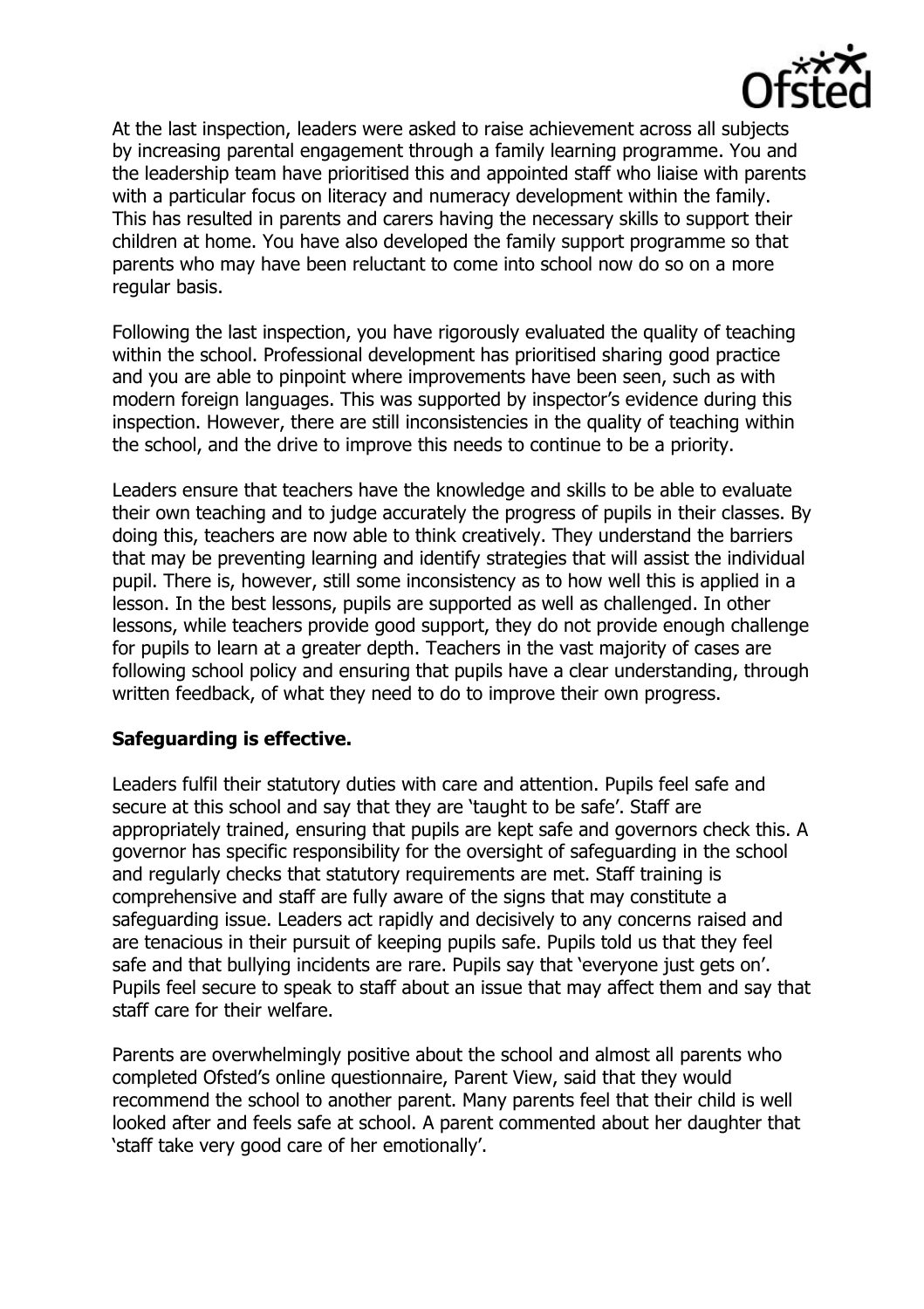

# **Inspection findings**

- Leaders accurately evaluate the school's performance, based on a range of evidence. Leaders know what needs to improve in order for the school's overall effectiveness to be outstanding. They ensure that staff have a clear understanding of the actions required to move the school forwards. The school has focused well on providing for the most able which they began in key stage 3 especially.
- Fixed-term exclusions and internal exclusions are reducing sharply because the behaviour policy is more consistently applied.
- Attendance is improving and the rate of persistent absence is decreasing, albeit slowly. Attendance of disadvantaged pupils and pupils who have special educational needs and/or disabilities is improving. The proportion of these pupils who are persistently absent is decreasing. However, rates of attendance for these pupils are still well below the national average. Pupils are clear that the school will take robust action if they are absent, and understand the impact of their absence on their learning and their family.
- Although the progress of disadvantaged pupils is in line with other pupils nationally, it is lower than for other pupils at the school. This is already being successfully tackled by leaders. They have developed a clear strategy for decreasing these differences by ensuring that disadvantaged pupils are set aspirational goals. Teachers are trained to provide the appropriate level of challenge in lessons that will enable pupils to attain highly.
- Leaders and teachers increasingly use assessment information to pinpoint areas for development within individual pupils' progress and identify barriers that hinder progress. They develop specific interventions that will assist the pupils to achieve. English teachers, for example, plan for individual pupils who are identified by sophisticated tracking systems that can access individual assessment objectives. In some departments, practice is less well established so has more limited impact in lessons. Leaders have ensured that teachers are given specific training to provide challenge in lessons for higher-ability pupils, particularly those who are disadvantaged.
- Teachers in English, history and French challenge pupils by using probing and precise questioning, and develop analytical and evaluative skills. Leaders say that the uptake of French will sharply rise next academic year as a result of more engaging teaching. However, in other subjects, the individual needs of pupils may not be taken into account. As a result, in some subjects pupils are challenged less well.
- Leaders have identified that higher-ability pupils do not make as much progress as other groups. They have strategies in place that are improving this aspect.